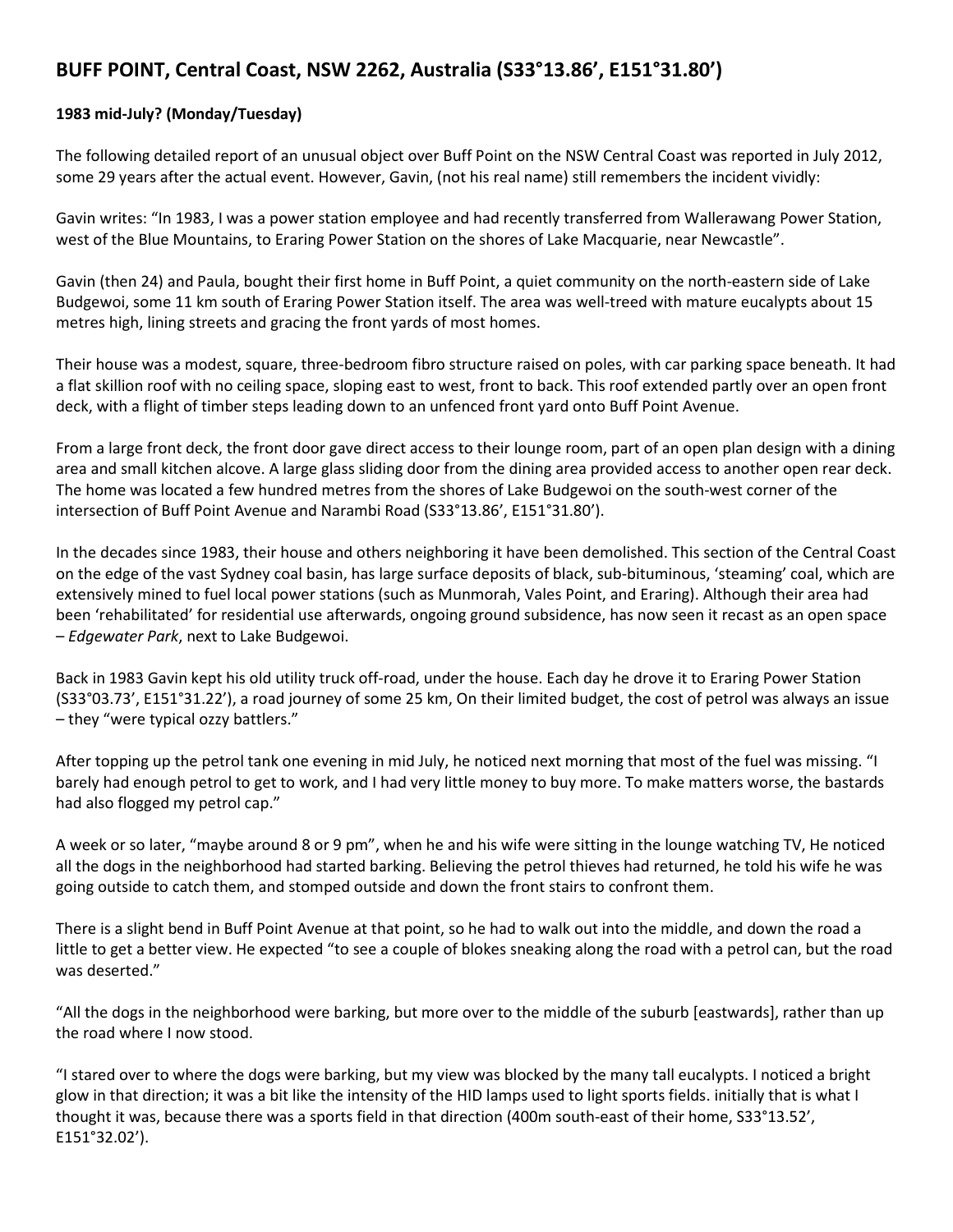"The local football team often trained in the evenings, and would jog past our house at dusk. It must be them; they're training over on the sports field with the lights on and that is what is upsetting the dogs. "I was about to turn round and head back inside, having solved the mystery, when it dawned on me that sports field has no lighting at all. What's more, the glow had inexplicably moved.

"I stood there wondering what it could be. I remembered that a few weeks before, a police helicopter had flown low over our neighborhood with a bright spotlight. Apparently, they were chasing some crook. I had been at work that evening and missed everything, but my wife excitedly told me about it when I got home. So I stood there in the middle of the road staring at the glow, expecting to see a police helicopter arrive at any second.

"What appeared was no police helicopter. This 'thing' silently floated over the trees and started to move down the road towards me.

"There was no sound at all and it was only just clearing the tree tops. I yelled to my wife to come out and see it. She came out and stood on the front deck, and immediately started to yell at me to get back inside. There was a definite note of panic in her voice.



**View From Front** 

"The strange object continued to float down the road towards me. It had three big arch-shaped 'windows' which were internally lit – a bit like the interior lights of a car -- not very bright.

"There were also three coloured lights across the front below the arch windows. The two outer lamps were "D" shaped, I am not sure if the centre lamp was oval or D- shaped.

"None of them were flashing, but all had a strange dull quality to them. The colours left to right as I faced them were a green D-shaped lamp, a red oval or D-shaped lamp, and a blue D-shaped lamp.

"I just stood there and yelled back at my wife; 'That's not a plane, it's not a helicopter, it's making no noise, I think it's a UFO!'.

"My wife continued to yell at me to come inside. She now sounded scared, but I stayed put, I was determined to have a good look at this thing.

"Then the interior lights [the golden arch lights] went out. The object was now floating down the road below the tree tops, heading straight towards me. It was probably less than 30 metres away when my courage deserted me and fear kicked in; I turned on my heel and sprinted for home.

"I don't remember climbing the stairs but I do remember entering the lounge room, I looked straight at the TV and excitedly commented to my wife that whatever it was, it was not interfering with TV reception. Yet the dogs were still barking.

"My wife was sitting in an easy chair in the corner of the lounge room. She seemed a little dazed, but still scolded me for being outside and yelling. She also sounded a little drowsy to me. I said 'I'm going out on the back deck to see where that thing has gone!' She replied in the same drowsy voice: 'Just stay inside; what do you want to go out again for?' This was totally inexplicable to me. Here I was having this huge adrenalin rush and she was just sitting there, almost asleep, wondering what all the fuss was about!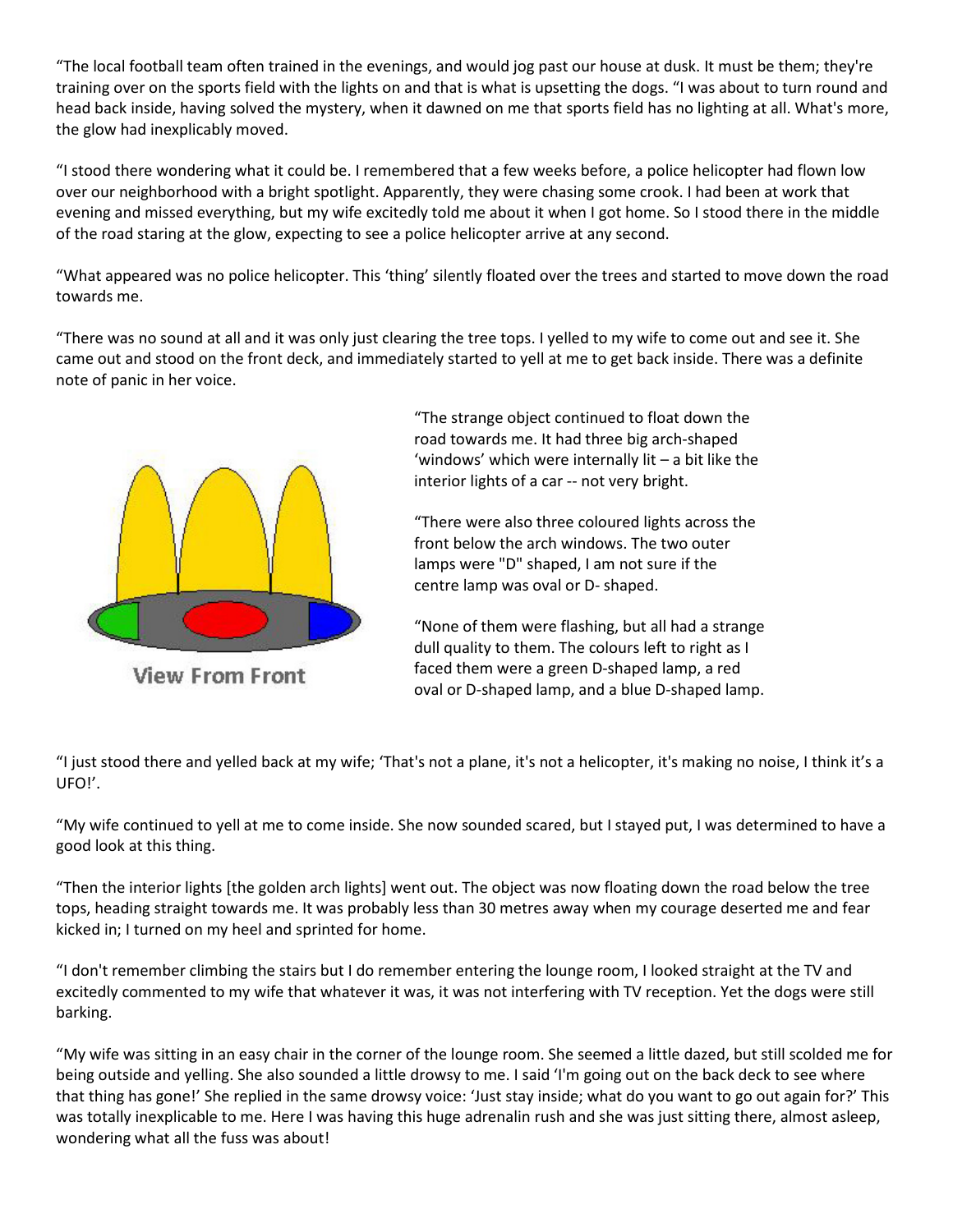

"I went out onto the back deck. The object was just passing directly above me. If I had been a basketball player, I could have jumped up and punched the bottom of it. It was no more than three metres above me. I could just make out a faint hum – about as loud as a bathroom exhaust fan. From below I could see the object's shape silhouetted against the night sky

"The object had a truncated diamond, or coffin, shape, wider at the front than at the rear. At its widest point, it was only about 3 to 4 metres across, and about 6 metres long. It had four small white lights adjacent to four points of the diamond.

"I never experienced any ill effects that I am aware of, despite being so close.

"Next day I foolishly mentioned the event to some work mates. They just laughed at me and said I must have been on drugs or something. I never mentioned the event again at work.



1985 Topographic Map (original scale 1:25,000 – a grid square = 1km X 1km)

"I had become good friends with Kevin, next door. He was a couple of years younger than me, and we used to enjoy fishing together. We had become good friends in the short time we had known each other. So it was only natural that I tell him what had occurred just outside his front door the night before.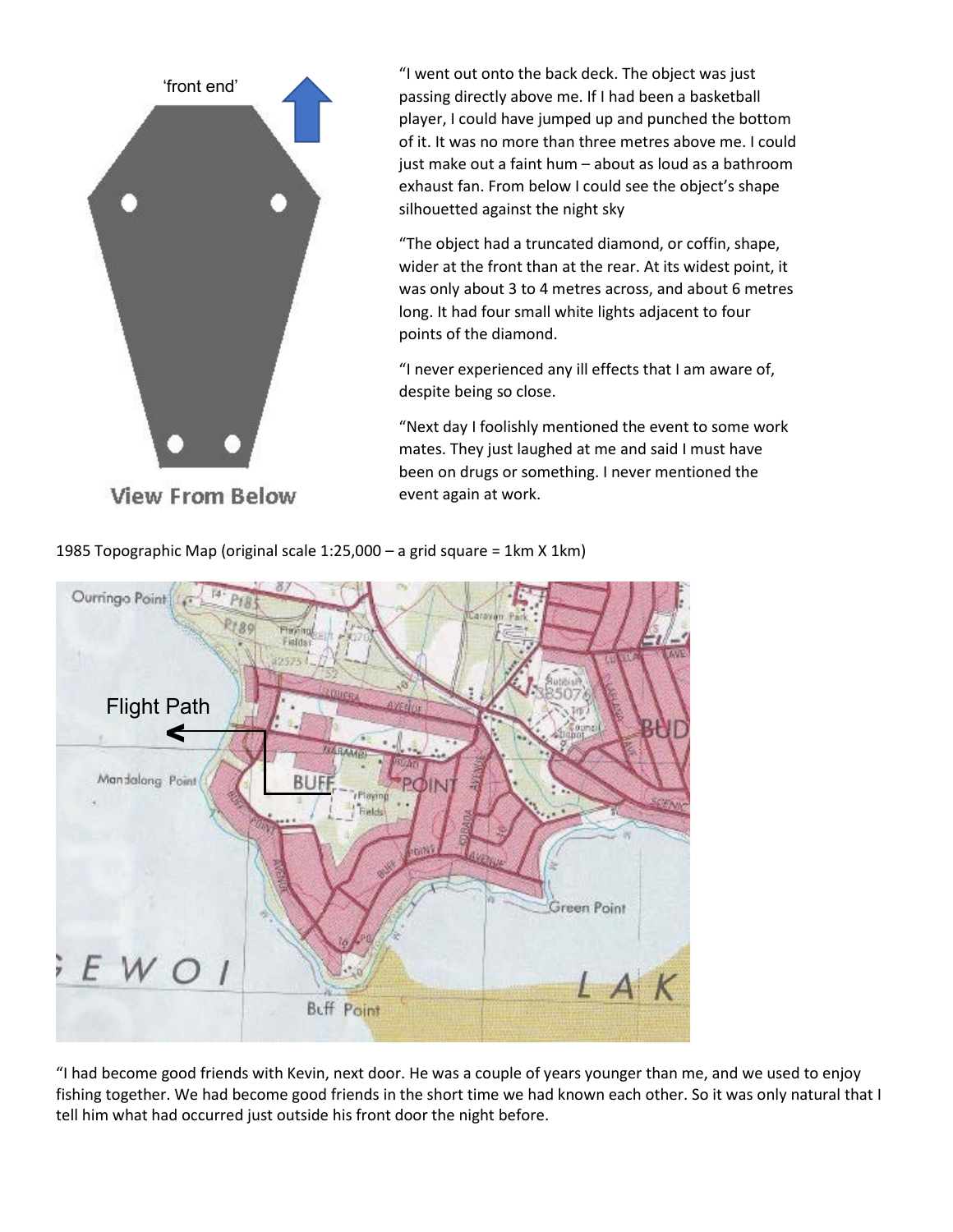"Kevin laughed at me and made me feel like a fool (I think he was right; not for seeing the object, but for going outside in the first place).

"He was a 'garbo' (garbage collector), and would leave for work at 3 a.m., Monday to Friday. Back then, 'garbos' physically hoisted metal rubbish bins up onto their shoulder and dumped the contents into the back of a truck – a hard physical job by any measure.

"The morning after I told him of my experience, he discovered on his way to work that it was real!

"He hailed me as soon as I got home from work that day. I pulled up in our driveway and had just got out of the car, when he came up to me all excited. Kevin blurted out something about what I had seen. I thought, 'Here goes, he's going to have another go at me, I really wished I'd never told him. But no! He was saying he believed me because he had seen a strange object that very morning over Tuggerah Lakes.

"Apparently while driving to work, he approached a bridge next to the lake (Wallarah Point Bridge, S33°15.78', E151°30.84'). A number of cars had pulled up on the bridge, and people were out of their cars looking out towards the lake – an odd occurrence at 3 a.m. in the morning! Kevin pulled up to see what they were looking at. He told me he watched a strange craft hovering over the lake, shining some sort of beam down onto the water. He watched for a while, until it silently drifted off out of sight.

Gavin then states: "What I have related above is the event as I remember it consciously, however from then until now I have had an odd memory that does not fit with the event as recalled by my conscious memory, I have always had this memory of standing frozen near on the front stairs, and just staring into the blue D-shaped light as it loomed up close to me. It doesn't make a lot of sense to me because there was a 6 metre eucalypt growing about 3 metres out from the deck and stairs, how could the craft get that close? The memory is so vivid, it has colours, it seems so real, but does not fit with my memory of the event.

"My wife never talks about it. Many years later I was telling a friend who had just told me he had seen a UFO once. So, I thought, fair enough, it won't hurt to tell my experience. I'd just finished recalling the event when my wife entered the room. I said to her 'I was just telling Martin about that UFO we saw in 1983!' and fully expected her to chime in with her account of the event. But she just looked blankly at me and said she remembered nothing, I was totally at a loss. How could she not remember! She had a perfect view of it, both when it had its interior lights on and when they switched off. She had been yelling at me to get inside and had scolded me for being out in the street yelling. The most she could now remember was just seeing some lights.

"I couldn't believe how the event could be burnt indelibly into my mind and yet be just a vague memory to my wife. Surely, she must have seen it, even if she had not somehow, then at least she should recall the night I was yelling out to her from the middle of the road, which was not something I normally did.

"There are a number of details that still concern me:

- 1. When I first noticed the glow beyond the trees it was very bright like high intensity discharge (HID) lamps. It created a huge glow behind the trees. Yet when the object appeared above the trees and started to float towards me, it did not cast enough light to cause a reflection on the surrounding trees or onto the road below. Did it somehow detect me when it was beyond the trees?
- 2. Did I make it into the house? I don't remember climbing the stairs. I only remember entering the lounge room.
- 3. Was a memory of me being frozen on the steps as the blue D-lamp came close to me part of the event that has somehow been wiped from my memory.
- 4. Why was my wife Paula, so drowsy when I entered the lounge room?
- 5. Why can't she remember the event?
- 6. Why was the object still over our house when I went out onto the back deck? Some minutes had passed while I checked out the TV and argued with my wife.
- 7. Why was the object even over our house? It had to change course by 90 degrees to take up a position there.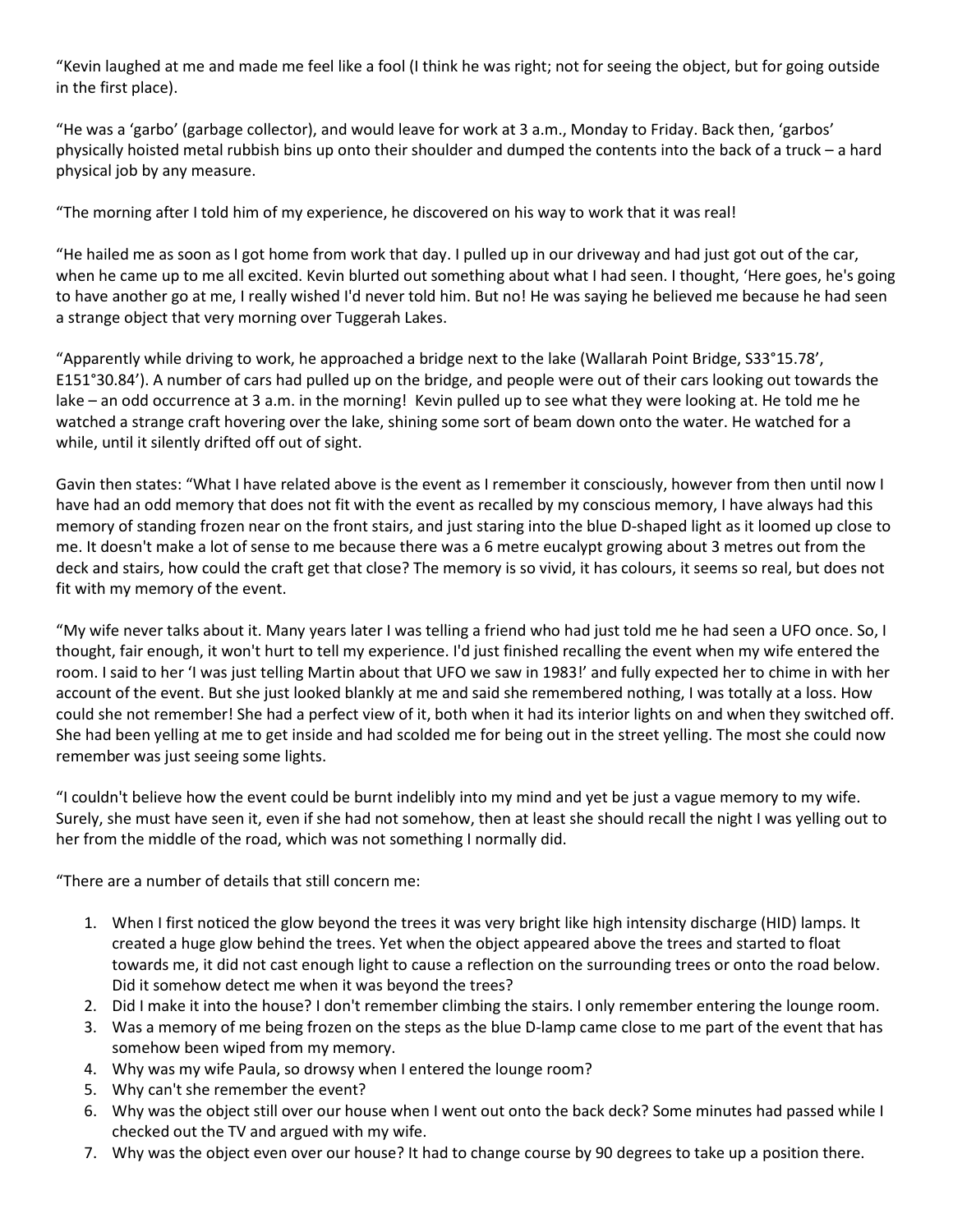8. Why did nobody else come out to see what all the noise was about? I was yelling at the top of my voice and Paula was shouting back at me. This was a quiet neighbourhood. Surely somebody else would have, at least looked out a window and seen it too.

"I never once looked at the time, so I can't say that I am missing any. I don't recall the day or date that the event took place, I just know that it was late autumn or early winter. I know it was a week day as I went to work the following morning and at least the next day also, because Kevin had his sighting the morning after I told him of my event.

"A few weeks after my encounter, a UFO flap hit the East Coast; jets were put on standby at Williamtown Air Base, anomalous blips appeared on radar at Sydney Airport, and a Kincumber family reported seeing an object that curiously resembled the object I had seen, but not quite [Kincumber event occurred Friday 8 July 1983].

"Several other people reported seeing a similar object around Gosford. One man reported being buzzed by a jellyfish shaped object which chased him along Manns Rd and even landed on the road ahead of him, before shooting off.

## **FOOTNOTES:**

Eraring Power Station is Australia's largest coal-fired station, but there are two other major power stations situated closer to Buff Point:

- 1. Munmorah: 2.20 km north-northeast of Buff Point/Narambi intersection, S33°12.76', E151°32.34'.
- 2. Vales Point: 7.75 km north of Buff Point/Narambi intersection, S33°09.75', E151°32.48'.

Gavin added afterwards: "When I was 9 years old I had a really good school mate. When I was about 13 years old his father accepted a position in one of the Hunter Valley mines near Newcastle, and their family moved to Belmont. I often stayed with him during school holidays.

"There was an extensive tidal wetland just down the road from where he lived, and we used to mess about down there all the time. A disused section of railway ran right through the middle of this wetland, Belmont Lagoon, and we used to walk along the disused railway track, taking pot shots at mullet with air rifles. Eventually we would reach the end of the wetland, and cross some sand dunes to arrive at a long stretch of deserted beach. I have many fond memories of these holidays.

"About three weeks after my 1983 encounter, this old school friend came to visit me and I told him about the incident that had occurred a few weeks before. I was surprised when he asked if I remembered the day that we came across a UFO when down in the wetland. He said I'd been taken. I could recall nothing of this incident, but the hairs on the back of my neck rose as he said it.

"To this day I have no recollection of this event, and I find it strange that he never mentioned it in the days following the supposed event. I have doubts that the incident ever happened but I'll never know for sure, because my friend turned into a 'bad egg', and I won't be looking him up any time soon.

"One other unsettling childhood event has taken on some significance since my 1983 encounter. I had always thought it was just a vivid childhood dream, but now I am unsure. This memory has been with me from when I was about three years old. We lived in a two-story house in an area known as Fox Bar near Glasgow, Scotland. (The family emigrated to Australia in February 1966 when Gavin was six. He turned 7 a month afterwards.) My bedroom was upstairs, and the bedroom window overlooked a rooftop, next door. "The houses were separated by a narrow path.

"The memory goes like this: My mother had just put me to bed and left the room, but I never settled down. Instead I was drawn to look out the window, and there peeking out at me from behind next door's chimney was a funny little man with skinny arms and legs, and a triangle-shaped head with big dark eyes.